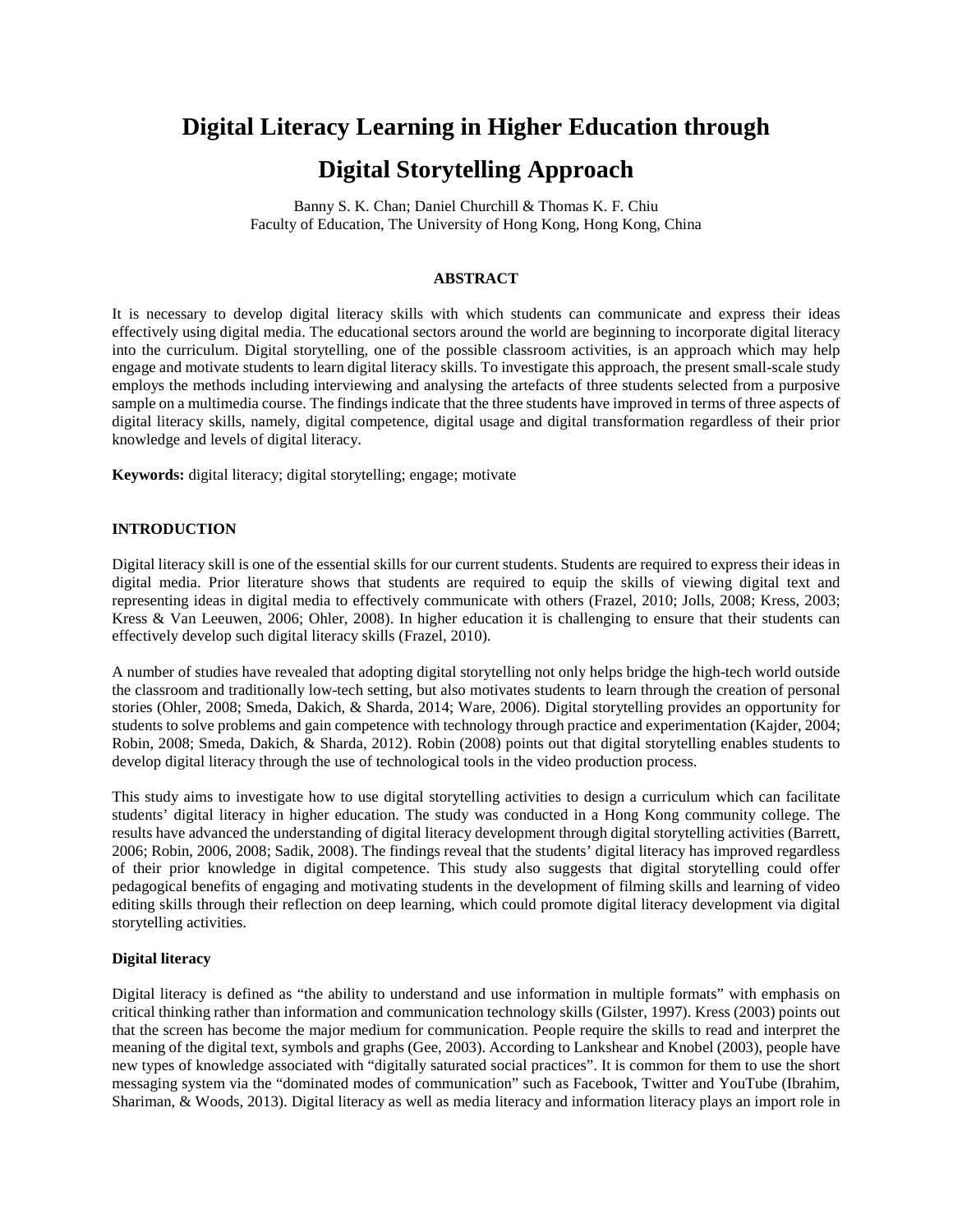primary, secondary and higher education (Koltay, 2011). This is in line with the ideas advocated on the website of the "Framework for  $21<sup>st</sup>$  Century learning" (Partnership for 21st Century Learning, 2015). The framework reveals the definitions and meanings of skills and competences required in the  $21<sup>st</sup>$  century with emphasis on the educational needs (Voogt & Roblin, 2012).

Digital literacy can be regarded as an umbrella framework of skills, knowledge and ethics (Calvani, Cartelli, Fini, & Ranieri, 2008). Martin (2008) describes a digital literate person as someone with the ability to identify, access, manage, integrate, evaluate, analyse and synthesize digital resources. According to him, digital literacy can be conceived on three levels. Some authors emphasize cognitive and socio-emotional aspects while others focus on the technical skills (Eshet-Alkalai, 2004). Digital literacy changes from time to time.

Given the different definitions, digital literacy can be regarded as the ability to read, write, view, listen, compose and communicate information (Lankshear & Knobel, 2008). Martin (2008) concluded that digital literacy could be conceived on three aspects including digital competence, digital usage and digital transformation.

Martin (2008) further explained that digital competence (Level I) is the crucial importance of "situational embedding" with the involvement of successful usage of digital media within life situation. The digital usage (Level II) is considered the application of digital competence within specific profession context, and digital usages become "embedded and evolved" with the community itself (Martin, 2008). The use of digital storytelling can effectively develop digital literacy (Robin, 2006). The digital transformation (Level III) is regarded as the achievement of contributing digital usage with innovation and creativity to the profession or knowledge domain (Martin, 2008). According to literature, digital literacy skills can develop through digital storytelling activities. Students could improve their digital competence by mastering basic skills for digital media creation with technological tools during the production stage of digital storytelling activities (Frazel, 2010; Ibrahim et al., 2013; Smeda et al., 2012). Sadik (2008) points out that digital storytelling enables students to use the new technology in an effective way, especially when they are engaged with digital resources and useful editing tools to create quality stories.

# **Digital storytelling**

Digital storytelling has been widely adopted in teaching and learning in educational sectors around the world (Blas & Paolini, 2013; Hung, Hwang, & Huang, 2012; Liu, Lu, Wu, & Tsai, 2016; Mills, 2010; Ohler, 2006; Robin, 2008; Sadik, 2008). Digital storytelling is regarded as the art of telling stories with digital elements including text, graphics, sound and video (Robin, 2006). A typical digital story is a few minutes long narration with video and music to present ideas on a certain theme (Robin, 2008; Sadik, 2008). A digital story mainly has seven elements:

- 1. A point of view
- 2. A dramatic question
- 3. Emotional content
- 4. The gift of your voice
- 5. The power of the soundtrack
- 6. Economy
- 7. Pacing (Lambert, 2010, p. 7; Robin, 2008, p. 223)

Robin (2008) emphasizes that digital storytelling is a powerful tool which engages and motivates students in creating their own stories. Digital storytelling has four phases with seven steps (Chung, 2007; Gere, 2002; Kearney, 2011; Lambert, 2010; Ohler, 2006; Robin, 2006; Yang & Wu, 2012). The details of the seven steps are summarized as follows:

- 1. Pre-production phase:
- Owning your insights Owning your emotions Finding the moment 2. Production phase: Seeing your story Hearing your story
- 3. Post-production phase: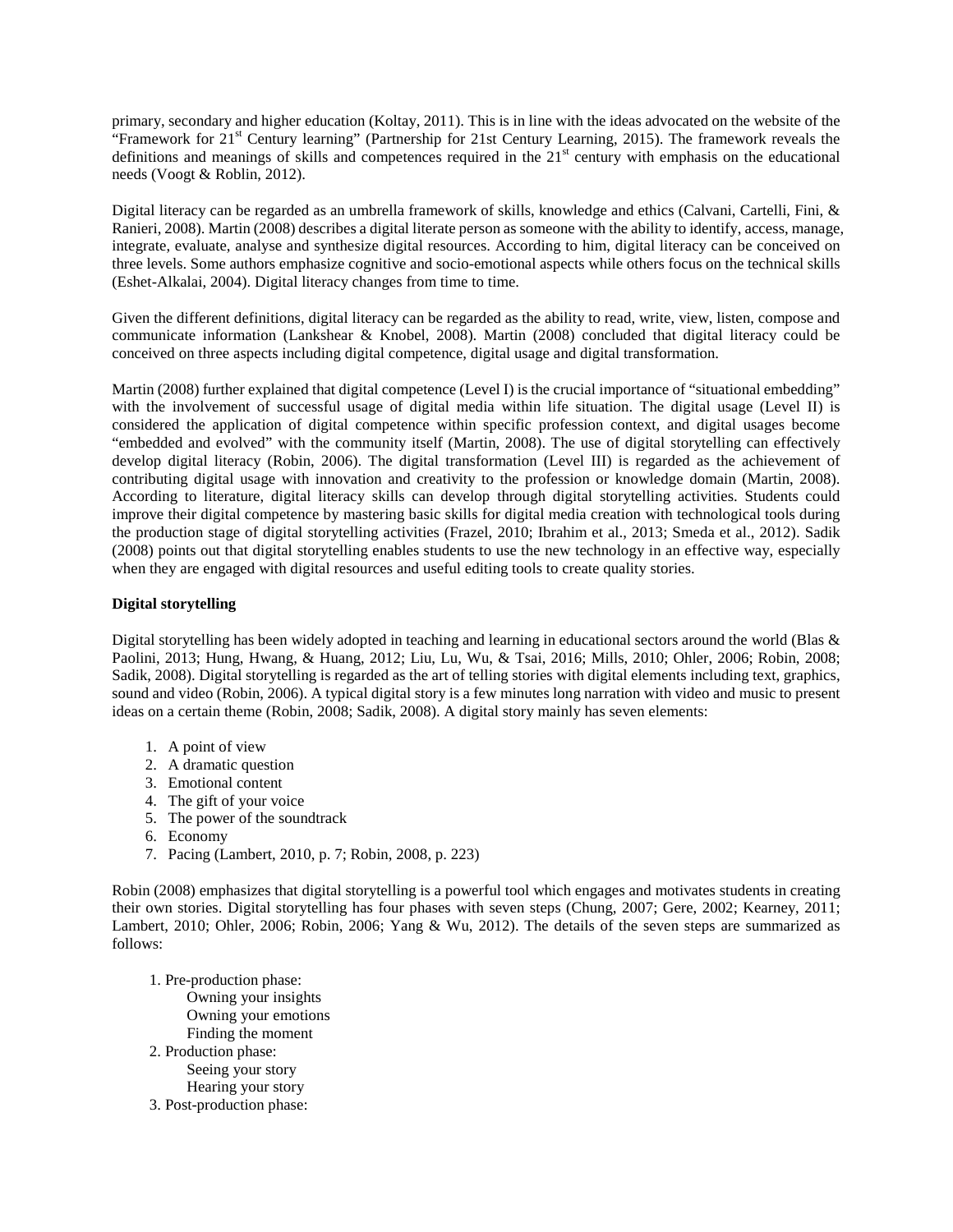# Assembling your story 4. Distribution Sharing your story (Lambert, 2010, pp. 7-22)

Students should be informed of the criteria for assessing the digital storytelling projects (Hofer & Swan, 2006). According to Barrett (2006), the Scott County Digital Storytelling rubric is an appropriate tool for assessing digital stories. The assessment categories in the rubric mainly evaluate how well the seven elements in a digital story can be presented on the website of Rubistar (http://rubistar.4teachers.org/) with free resources for educators (Christopher, 2010; Merillat & Ault, 2010). A rubric after modification with four scales, namely, *emerging*, *basic*, *competence* and *exemplary* was adopted by adding an item related to technological skills. Assessment components in the rubric mainly focus on the purpose and contents of the story, video shooting skills and video editing techniques. For example, the digital story may be scored *competent* if it can fulfil the following criteria in three aspects:

- The purpose of the story and the point of view are conveyed to the audience in a clear and effective manner.
- The choice of contents, clarity of voice, storyline and language use are clear and substantially included.
- The use of camera equipment, video shooting skills and video editing techniques are clear and often observable.

## **Incorporating digital literacy into digital storytelling**

Students could effectively develop digital literacy through digital storytelling activities, for example, using technological tools including cameras, microphones and video editing software (Yuksel, Robin, & McNeil, 2011). According to Barber (2016), the incorporation of multimedia elements into digital storytelling encourages video production and editing skills. Students can learn video editing skills to create video clips for digital storytelling activities (Clark, Couldry, MacDonald, & Stephansen, 2015; Xu, Park, & Baek, 2011). They can also use a variety of media and formats to present ideas and to share such ideas with others in a creative way. Digital storytelling is believed to be beneficial to students. The following sections will describe the pedagogical benefits brought by digital storytelling.

#### *Student engagement*

Digital storytelling is regarded as a pedagogical tool which can engage students in their meaningful learning (Barber, 2016; Chigona, 2012; Gregory, Steelman, & Caverly, 2009; Hill & Grinnell, 2014; Tan, Lee, & Hung, 2014). Students participate in the group project and create their digital stories. They are engaged in the "language of their generation" (Hofer & Swan, 2006). The digital storytelling can provide an interesting learning environment for the "digital generation" students in the classroom (Barrett, 2006). Digital storytelling engages students in deep and meaning learning (Smeda et al., 2012). Student engagement can be regarded as a pedagogical benefit of digital storytelling (Hofer & Swan, 2006; Smeda et al., 2012).

#### *Reflection on deep learning*

Digital storytelling can provide other pedagogical benefits including motivation and reflection for deep learning (Barrett, 2006; Sadik, 2008; Smeda et al., 2014). It also promotes reflection on learning when students are provided with challenging tasks to integrate new learning into previous learning (Moon, 1999). Students work together in preparing the theme and storytelling of the story. Learning occurs in the story creation when students construct the storyline and tell the story based on the theme (McDrury & Alterio, 2003). Deep learning occurs when students try to relate the ideas to their prior knowledge and experience and examine the logic and argument cautiously (Weigel, 2002). Therefore, the reflection of deep learning would be one of the pedagogical benefits of digital storytelling (Barrett, 2006; Moon, 1999; Weigel, 2002).

#### *Motivation*

Hung et al. (2012) found that students were engaged in digital story creation in a collaborative learning environment. Students worked together to prepare the plot, storyboard and script at the early stage of digital storytelling activities. They were motivated to create quality stories when they were engaged in an authentic learning environment (Sadik, 2008; Smeda et al., 2012). Motivation can be regarded as a pedagogical benefit of digital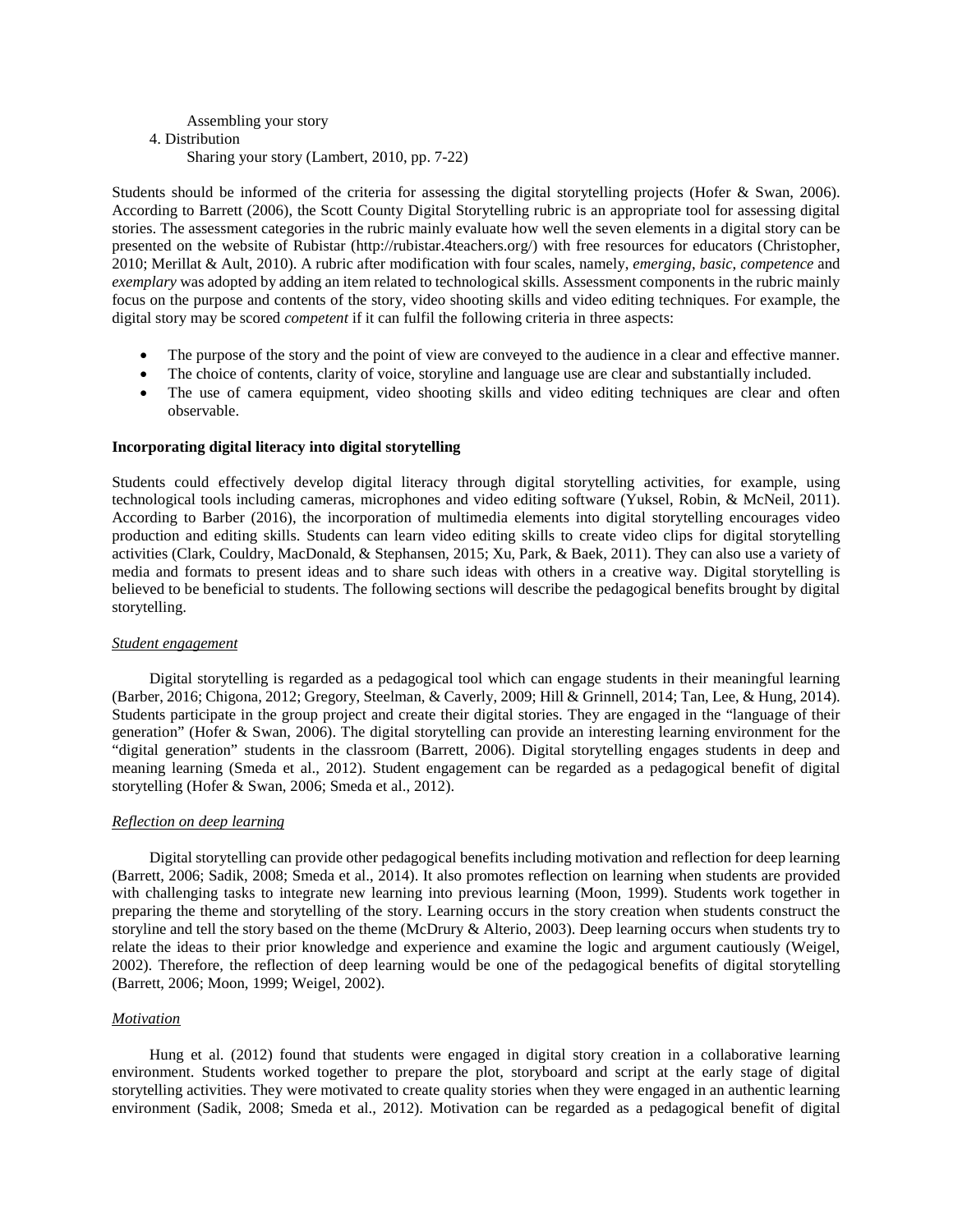## storytelling (Sadik, 2008; Smeda et al., 2012).

#### *Filming skills development*

At the production phase of digital storytelling activities, students shoot video based on the storyboard and script. Student could master the filming skills when they create their digital stories (Lambert, 2013). They learn how to use the camera, tripods and microphones in the video shooting process. Students learn to capture video at different shots and angles to express their ideas with the digital camera (Yuksel et al., 2011). Filming skills development can be regarded as one of the pedagogical benefits of digital storytelling (Lambert, 2013; Yuksel et al., 2011).

#### *Video editing skills learning*

Video footage captured at the video shooting stage has to be edited (Clark et al., 2015). The incorporation of digital media such as video and graphics into digital storytelling could promote video editing skills (Barber, 2016). Digital story creation encourages students to learn video production and editing skills (Clark et al., 2015; Xu et al., 2011). Students could apply special effects and add music to promote the mood of the digital storyline. Therefore, video editing skills learning could be regarded as a pedagogical benefit of digital storytelling (Barber, 2016; Clark et al., 2015; Xu et al., 2011).

#### *Story aspect*

In the digital storytelling process, students are free to choose the topics they like. Students are engaged in the brainstorming and story outline making about the story (Hung et al., 2012; Smeda et al., 2012). They are motivated to develop the storyline, storyboard and script of the story. Students are highly engaged in the digital story creation process (Hung et al., 2012). Story aspect could be regarded as pedagogical benefit brought by digital storytelling (Hung et al., 2012; Smeda et al., 2012).

To sum up, six pedagogical benefits brought by digital storytelling are listed. The next section explores how these pedagogical benefits improve digital literacy skills.

- 1. Student engagement (Hofer & Swan, 2006; Smeda et al., 2012);
- 2. Reflection of deep learning (Barrett, 2006; Moon, 1999; Weigel, 2002);
- 3. Motivation (Hung et al., 2012; Sadik, 2008; Smeda et al., 2014);
- 4. Filming skills development (Lambert, 2013);
- 5. Video editing skills learning (Barber, 2016; Clark et al., 2015; Xu et al., 2011); and
- 6. Story aspects (Smeda et al., 2012)

#### **THE PRESENT STUDY**

How to integrate digital storytelling in curricula in higher education can be explored more? The present study aimed to examine factors affecting the achievement of digital literacy when using digital storytelling. The factors include students' prior knowledge (levels of digital literacy) and the pedagogical benefits of the digital storytelling that influence digital literacy acquisition on a multimedia course (Barrett, 2006; Frazel, 2010; Robin, 2008; Sadik, 2008; Smeda et al., 2012, 2014).

#### **METHODS**

#### **Participants and design**

Three participants with different levels of prior knowledge of digital competence from the three different project groups in the Multimedia Technology and Applications (MTA) course were selected as a purposive sample by referring to the personal reflective journal submitted at the beginning of the semester. Pseudonyms are used to safeguard against the anonymity of the participants who were studying in an associate programme at a Hong Kong community college with the mean age approximately 20. The participants' profiles are listed in Table 1.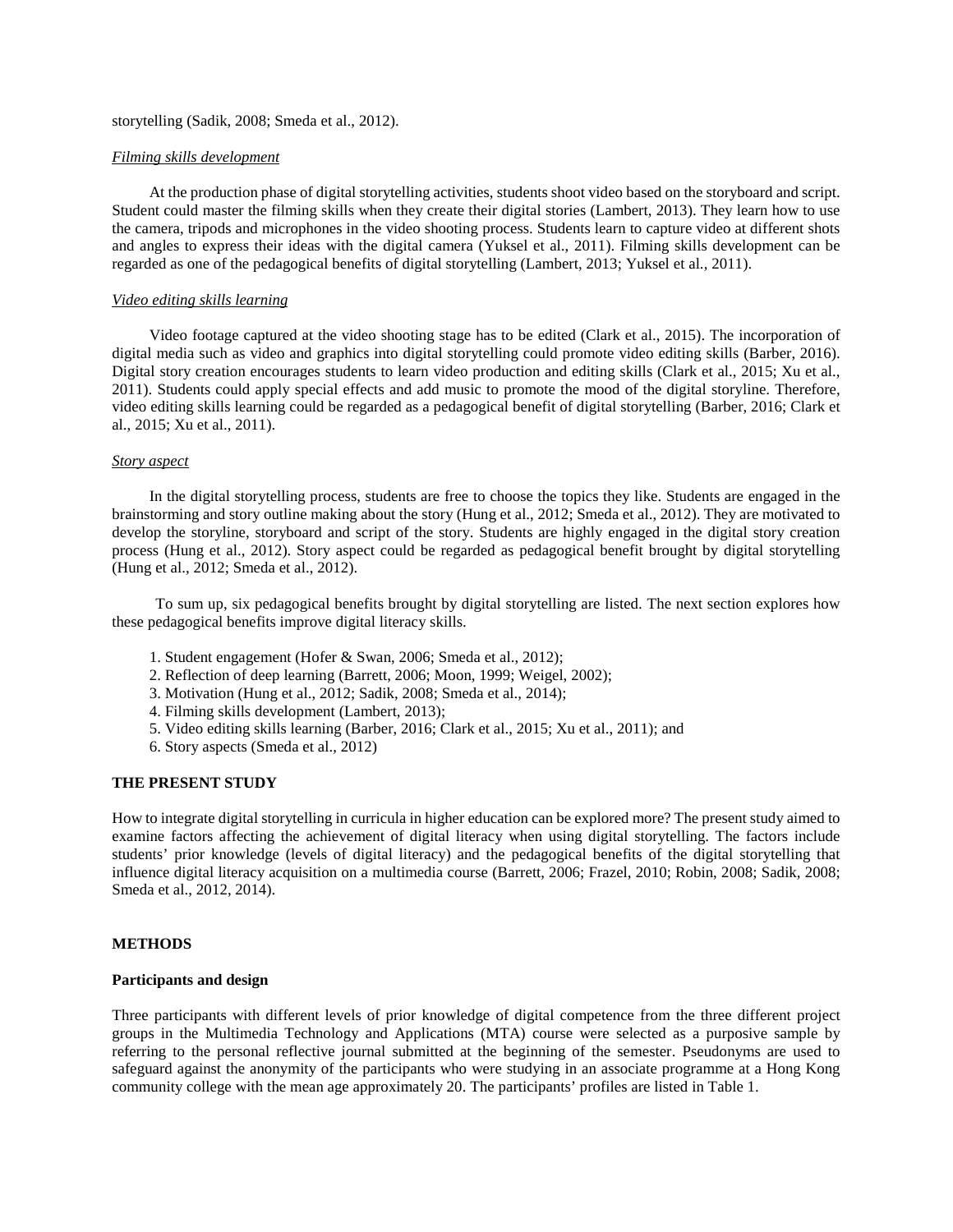In this study, we adopted the qualitative case study approach to study the phenomenon systematically and to seek holistic description and explanation (Merriam, 1988). Pre- and post- interviews were conducted to understand their process of acquiring digital literacy skills. The levels of digital literacy were identified by gauging the short video and the digital story submitted at the beginning and the end of the semester respectively. The backgrounds of the participants were described individually.

| <b>Participant</b> | Year         | Programme                      | Gender | Prior knowledge of<br>digital competence |
|--------------------|--------------|--------------------------------|--------|------------------------------------------|
| <b>CINDY</b>       | Two          | <b>Business Administration</b> | Female | Middle                                   |
| <b>RITA</b>        | $T_{\rm WO}$ | <b>Financial Management</b>    | Female | Low                                      |
| ALEX               | )ne          | Journalism                     | Male   | High                                     |

**Table 1**. Selection criteria of the three participants based on prior knowledge of digital competence.

#### *Cindy (basic skills)*

Cindy was a year-two student in the Business Administration programme. She had little experience in digital media creation. She edited a video clip on only one course before, but she was dissatisfied with the quality of the product. Her prior knowledge on digital competence was seen as *middle*. She was enthusiastic as she planned to get an excellent academic result in MTA.

# *Rita (no skills on digital media creation)*

Rita was a year-two student in the Financial Management programme. She had no experience in creating digital media; she had no idea how to operate a camera for filming. Her prior knowledge in digital competence would be seen as *low*.

## *Alex (with some skills on video shooting and editing)*

Unlike other participants, Alex had created some videos before. He participated in the campus TV production in the secondary school, responsible for video shooting and editing in the athletic meet and other school ceremonies. He was year-one student in Journalism programme. His prior knowledge could be seen as *high* in digital competence.

# **Materials**

The materials adopted in the present study comprised a short video and a digital story, pre- and post- interview questions, a personal reflective journal and a consent form from each participant. The first interview aimed to understand the prior knowledge based on the analysis of the short video. To measure digital literacy, the digital story was gauged based on a rubric with four scales *emergent*, *basic*, *competent* and *exemplary* adopted. The researchers could know how the students improve their digital literacy skills through the digital storytelling in the second interview.

#### **Procedure**

The researchers first briefed the director of the college on this study and obtained his consent. The participants were then informed with consent that they could join the study on voluntary basis and that they could quit at any time with their academic results not being affected.

In this study the learning period was 13 weeks. Students submitted a short self-introduction video in Week 4. Then the students learned digital storytelling activities, and submitted a digital story in Week 13. Two individual interviews for each participant were conducted after the submission of the first digital story at the end of the semester. The interviews were audio recorded.

The first author measured the levels of digital literacy with cross-check of another lecturer by assessing the short video and the corresponding digital story a rubric adopted from with modifications. Afterwards the interview transcripts were proof-read and analysed to explore how the participants' digital literacy developed. Based on the transcripts of the interviews, the initial codes of the activities and views were set. Interpretation of the meaning is required after analysing the qualitative data (Wolcott, 1994). The views and responses were counted. The coding and theme making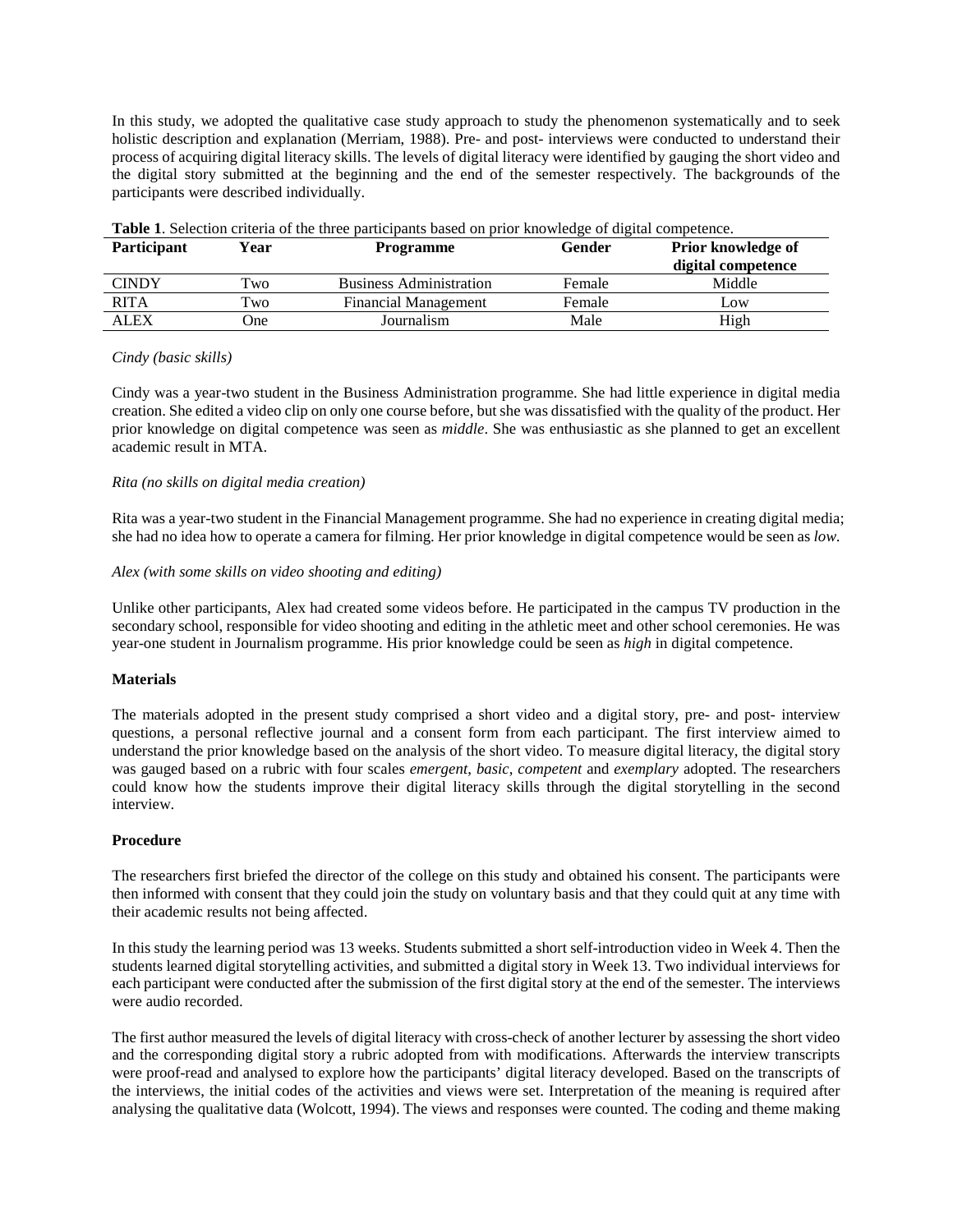help the researchers identify six factors that could promote digital literacy development. Some examples of quotations related to each of the factors are listed in Table 2.

**Table 2**. Examples of quotations related to benefits of digital storytelling.

**Ouotations** 

Student Engagement

- I like brainstorming and planning stages because I can share the ideas with others through discussion.
- I sketched some simple storyboards to show my ideas to my team mates.

• I feel very satisfied when working as a film director and with my group mates.

Reflection on deep learning

- My video is not professional enough, not good as the videos shown on TV.
- I cannot deny that we have many things to improve.
- Our story is lacking in the main message and theme. We need to think about what to express in the story.
- The resolution of the video was too low. We had to film it again.

Motivation

- Our aim is to get high grades. So we must spend lots of time producing high-quality videos.
- I am interested in video taking and learning new software after I have attended the MTA course.
- Digital storytelling is beneficial to my future development as my computer and video making skills have improved.
- I think I can apply my knowledge and video production skills in my future career and daily life.

Filming skill development

- Different angles and shots are captured.
- When the actor looks outside from an old style restaurant, point-of-view shots act like his eyes looking around.

Video editing skill learning

- The "Change of speed" can create a funny and happy atmosphere.
- I added touching music to set a romantic mood in the scene when the actor returned the hair accessory to the actress.
- I split the screen into two halves. The upper half and the lower half show the shot of the actor and actress on the tram respectively.
- Intercuts are added. When actor is walking into the temple, very short intervals of video shot in another angle are shown alternatively.

Story Aspect

- The title of story is "Discovering Hong Kong with Love". It is to introduce the temples, Chinese restaurants and historic buildings in Sheung Wan. Those buildings are so important to the people.
- I integrated the element "love" into the digital story.

## **RESULTS**

The data collected from the measurement of the short videos and the digital stories indicate that digital literacy development was reported favourably. The results show positive changes in all the three levels of digital literacy skills: the digital competence, digital usage, and digital transformation measured.

## **The development of digital literacy skills by the participants**

Regarding the development of digital literacy skills of each of the participants, Table 3 summarizes the levels of digital literacy before and after the completion of digital storytelling by the three participants. In general, the digital competence (Level I) improved from *emerging* to *basic* or *competent*, and from *basic* to *exemplary*; the digital usage (Level II) improved from *emerging* to *basic* or *competent*, and the digital transformation (Level III) improved from *emerging* to *basic* or *competent*.

**Table 3.** Participants' digital literacy skills before and after digital storytelling activities.

|                  |                 | After digital           |
|------------------|-----------------|-------------------------|
| Digital literacy | Prior knowledge | storvtelling activities |
|                  |                 |                         |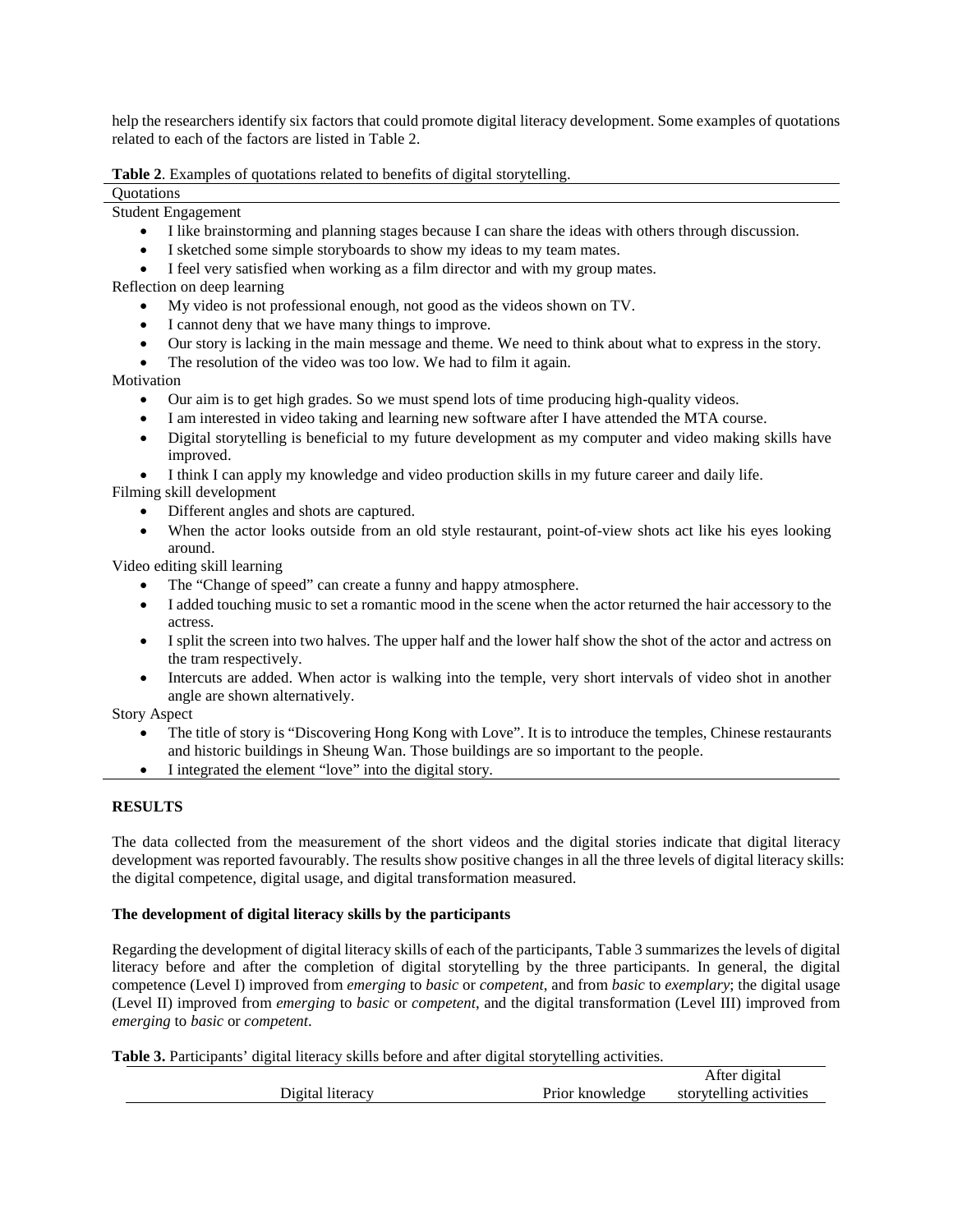| Cindy (pseudonym)                 |              |              |
|-----------------------------------|--------------|--------------|
| Level I: Digital competence       | Emerging     | Competent    |
| Level II: Digital usage           | Emerging     | Competent    |
| Level III: Digital transformation | Emerging     | Competent    |
| Rita (pseudonym)                  |              |              |
| Level I: Digital competence       | Emerging     | <b>Basic</b> |
| Level II: Digital usage           | Emerging     | Basic        |
| Level III: Digital transformation | Emerging     | Basic        |
| Alex (pseudonym)                  |              |              |
| Level I: Digital competence       | <b>Basic</b> | Exemplary    |
| Level II: Digital usage           | Emerging     | Exemplary    |
| Level III: Digital transformation | Emerging     | Competent    |

Note: The measurement of digital literacy includes emerging, basic, competent and exemplary.

#### *Participant One: Cindy, passionate in digital media creation*

Cindy, who was studying in Business Administration programme in the community college, had little experience digital media creation before. The short video submitted at the beginning of the semester indicates that the digital literacy in terms of digital competence, digital usage and digital transformation was *emerging* (See Table 3). In the first interview, Cindy mentioned she was not satisfied with the quality of the artefact.

At the first stage (pre-production) of digital storytelling, Cindy reported that she was passionate for the MTA and hoped to achieve good academic performance. She was excited because she could decide on the theme of the digital story. After brainstorming with her group members, they decided to adopt a theme called "Discovering Hong Kong with Love" to introduce the streets, buildings, restaurants in Sheung Wan on Hong Kong Island with the element "love". After watching a couple of similar digital stories, she realized that quality videos required good skills in camera operation and special effects.

At the second stage (production) of digital storytelling, Cindy was eager to learn multimedia concepts and Adobe Premiere Pro for video editing. She was also passionate for the operation of digital camera, microphone and tripod. She hoped that the technical skills related to filming could be applied in the digital story because she believed that video editing skills could create an interesting and funny atmosphere. However, she found video quality such as sound quality and resolution captured for the first time was not good enough. She demonstrated her enthusiasm by revising the storyboard with detailed shots and angles. Some of sketches of the storyboard were shown in Figure 1. She believed that quality video required good planning and storyboard sketching to present ideas to the audience. After consulting the course lecturer on camera settings, she went to Sheung Wan again for video shooting. She mentioned that she did not mind although she had been to the same site for several times for filming because she liked video production. Cindy believed that the digital story would be boring and meaningless if she could not convey the feeling and atmosphere to the audience.

At the third stage (post-production) of storytelling, Cindy aimed to add more effects during video editing. "Lens flare" effects were applied to create sunshine, which made the atmosphere stronger. "Inter-cut" techniques (showing two different scenes alternately in a short interval of time) captured the moments when he touched the lamps from two different angles. She added romantic music "Meeting You" by an artist called Stefanie Sun to promote the mood when the actor met the actress finally by returning the hair accessory in an old building. Cindy also created a credit showing the crew members at the end of the digital story.

From the study of the digital story and Cindy's engagement in the digital storytelling activities, the researcher found she had acquired the following skills:

#### *Level 1 Digital competence*

Cindy's digital competence could be seen as *competent* (as in Table 3) after engaging in the digital storytelling activities, especially the earlier stage project planning. She tried hard to master technological skills such as operation of digital camera and video editing skills because she believed that the "more techniques can make video lifelike". She was motivated to create a quality artefact as she planned to obtain better academic results in all aspects. This could be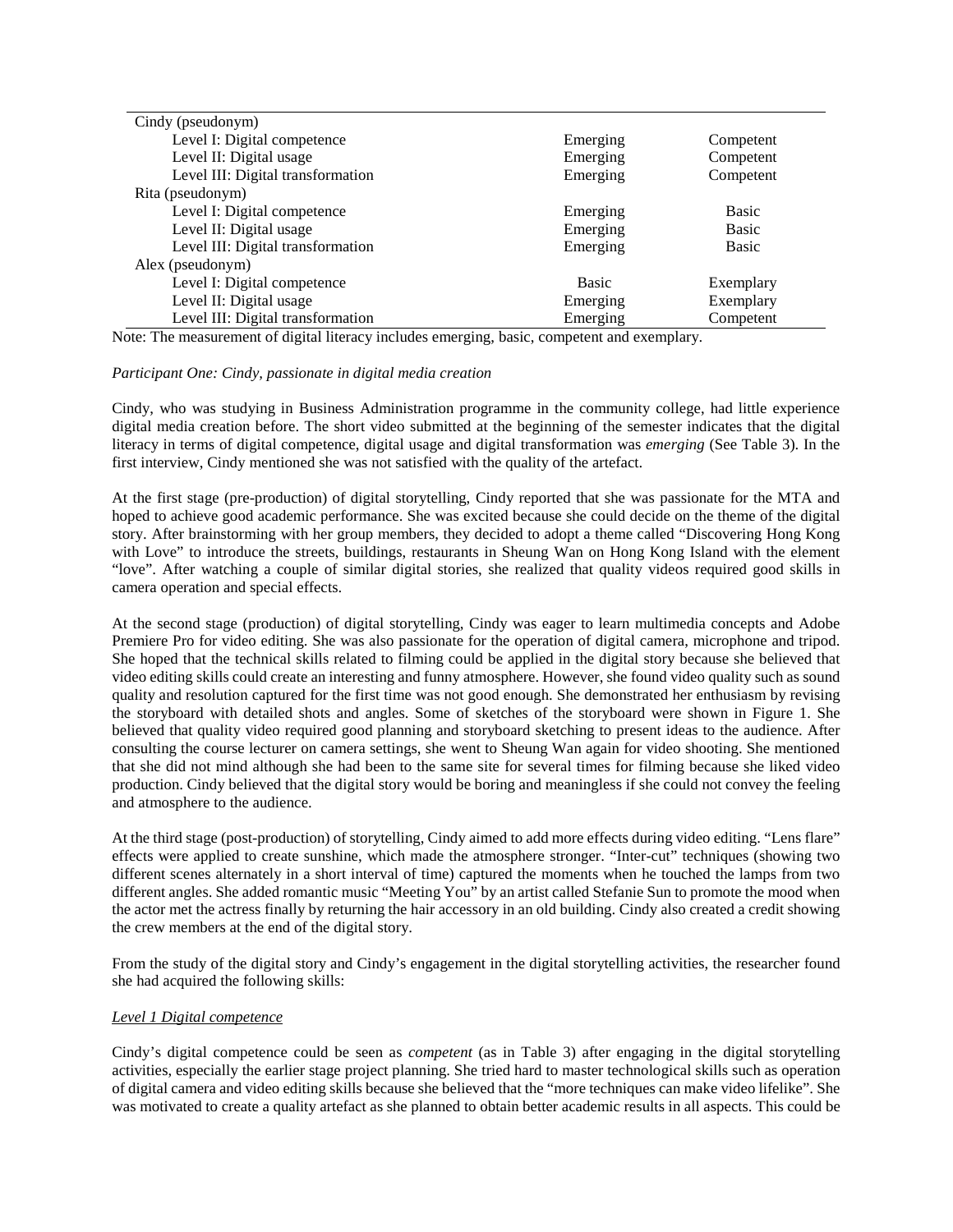regarded as a benefit brought by digital storytelling (Hung et al., 2012; Sadik, 2008; Smeda et al., 2014). Digital storytelling could engage her in filming skills development (Hofer & Swan, 2006; Lambert, 2013; Smeda et al., 2012).

# *Level II Digital usage*

Cindy's digital usage could be considered *competent* (as in Table 3). She applied the skills including video shooting with different shots and angles and video editing skills with special effects at the video production stage based on the storyboard (See Figure 1). Some of the frames of the artefacts (See Figure 2) illustrate she was serious about digital story creation; for example she used different shots (wide shot at Frame 5, medium shot at Frame 10 and close-up shot at 17) and angles (low angle at Frame 11, high angle at Frame 7 and eye-level angle at Frame 14) to capture the street, temple and building. "Lens flare" effect was found in Frame 1 and the music was added in Frame 5. Her reflection on the learning process how to improve the camera shots and angles could be regarded as the pedagogical benefit of digital storytelling (Barrett, 2006; Moon, 1999; Weigel, 2002). Video editing skills learning could be encouraged with the adoption of digital story creation (Barber, 2016; Clark et al., 2015; Xu et al., 2011).

## *Level III Digital transformation*

Cindy could achieve *competent* in digital transformation. She liked to discuss the storyline, storyboard and script writing preparation and how to effectively deliver the main message to the audience through introducing different places with the filming and video editing techniques with her members (See Figure 2). This could extend her creativity through story plots development to hold the interest of audience (Burgess, 2006; Daiute, 2015; Harmon & Jhala, 2015; Ohler, 2008). Cindy created a digital story in a creative way by incorporating an element "love" into the theme of story of introducing different streets, temples, buildings and old-style restaurants. The freedom of the theme selection could be regarded as the story aspect, which could be one of the benefits brought by digital storytelling activities (Smeda et al., 2012).



**Figure 1**. A simplified version of storyboard with the title: Discovering Hong Kong with Love.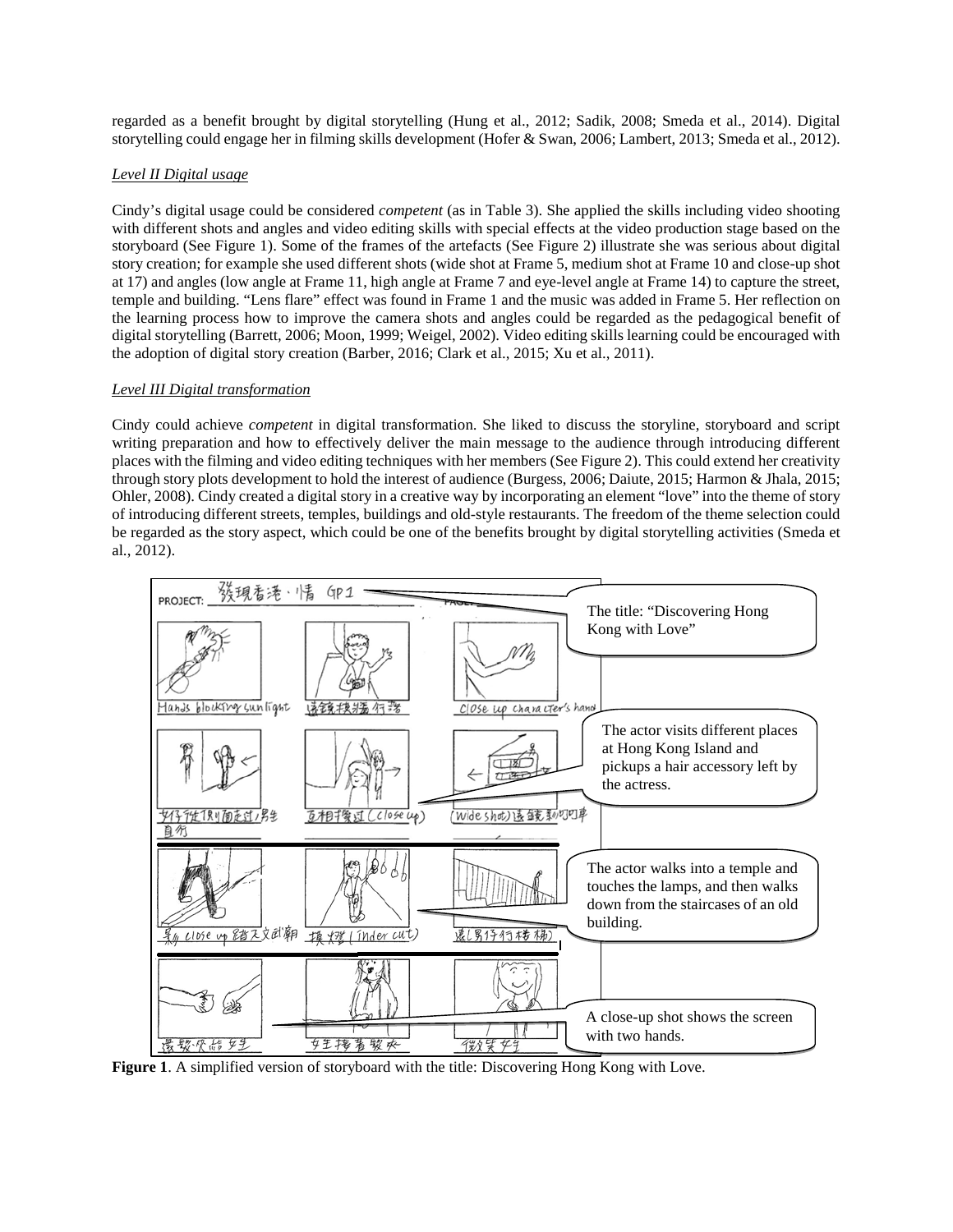

**Figure 2**. Frames extracted from Cindy's digital story.

# *Participant Two: Rita (no skills of video production)*

Rita has gone through the same stages of digital storytelling activities. At the planning stage of digital storytelling, Rita discussed the theme of the storyboard and script with her members. The title of the digital story was "Cross Road". It is a narrative story about a young person who is pursuing a dream of being a badminton player. The actress cannot afford to spend time on her favourite sport for a couple of years since graduation. Until the moment she is tired of doing her current clerical job, she thinks about whether she should continue the job or pursue her dream to be an athlete. Finally, she makes a decision that she will play badminton at her leisure time while working.

At the production stage, she had difficulties with the basic operation of the camera such as focus control. She did not have any idea of what elements a digital story should include either. After being inspired by some sample video clips, she realized what "to do" and "not to do", and decided to create a digital story about the moment when the actress used to play badminton as a teenager. Rita started to master technical skills such as the use of digital camera and video editing. She realized that she had to learn photo and video editing skills. At the video production stage, she claimed that she had operated a digital camera for film. She found that it would be difficult to express her theme through the use of camera.

At the post-production stage of the project, she could apply some of the techniques including title and credits creation in Adobe Premiere Pro video editing software. She explained that she did not have enough time to fix the problem; part of the audio volume of voiceover was too low.

Regarding the plots, shots and angles, it was difficult for her to come up with the same idea as her group mates'. Finally, she compromised, and the digital story was created with appropriate techniques. She mentioned that video editing technique could benefit her career in the future; she learned how to communicate with others in the project.

# *Level 1 Digital competence*

Rita's digital competence could be considered *basic* as she could master some of the techniques of camera operation and video editing, concepts of digital media and choice of contents for digital story creation. She was also engaged in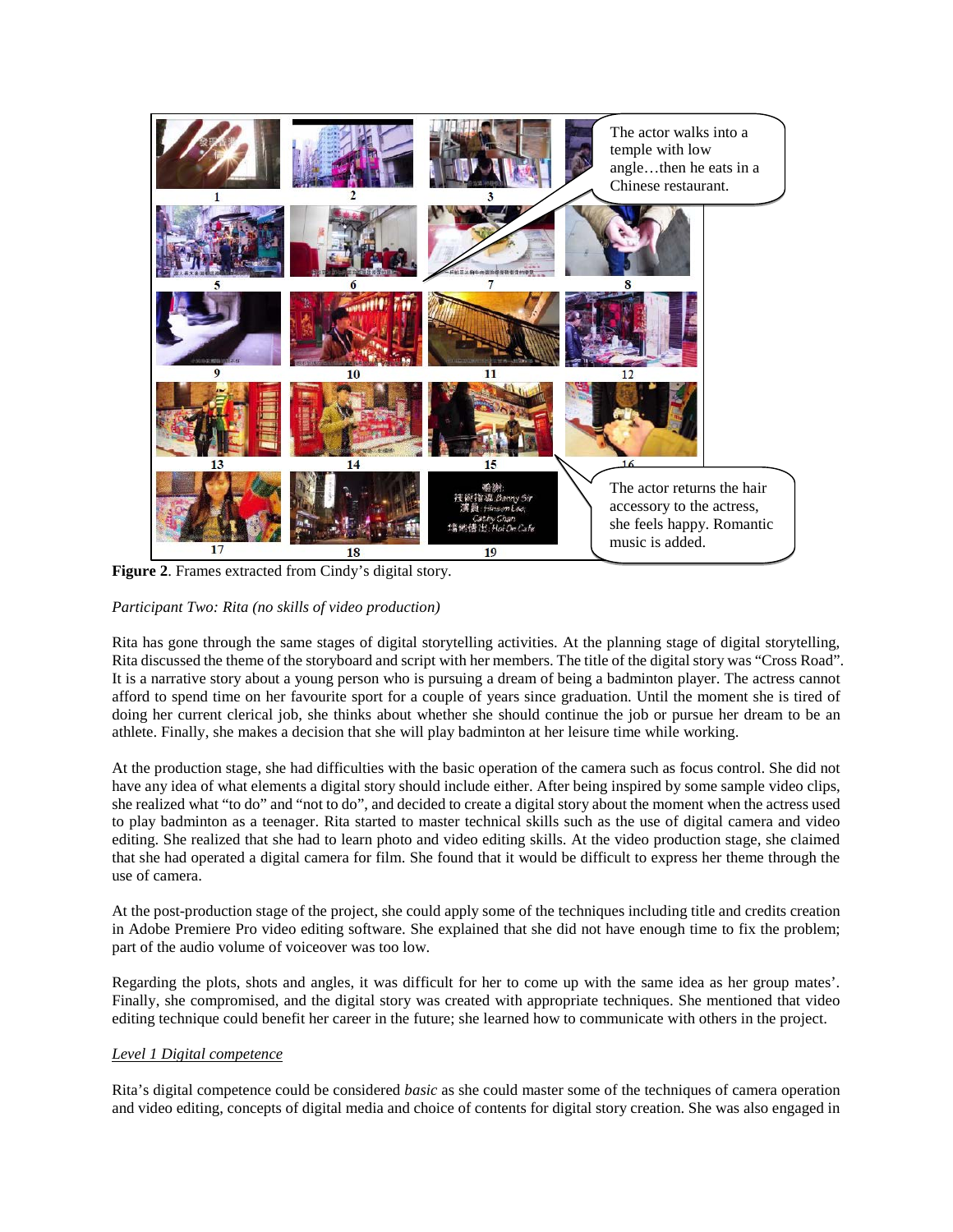all the activities of digital storytelling.

# *Level II Digital usage*

Rita's digital usage could be considered *basic* as she could develop her digital with the application of the skills she learned, including video shooting and video editing, although a small portion of live sound and voiceover was not clear enough.

# *Level III Digital transformation*

Rita's digital transformation could be considered *basic*. Her digital story shows that the purpose and point-of-view could be conveyed to the audience in a fairly effective manner. She mentioned that video editing technique could benefit her career in the future; she learned how to communicate with others in the project.

## *Participant Three: Alex (with video production skills)*

Alex had experience in digital video creation. He realized that the key elements of a good digital story should include not only storyline and script writing, but also technical skills. He even put more effort into video production techniques, including filming and video editing. He mentioned that he also learned special effects, such as slow and fast motion, colour change and other advance techniques in Adobe Premiere Pro, and that learning from mistakes helped him prepare better in the next project. First, he realised the first digital artefact was unsatisfactory owing to some difficulties encountered, for example, poor light source and inappropriate camera angles. This was because he failed to adjust the camera angle to avoid "back light". Second, it was so difficult to locate or trace the right video footages captured by two different cameras. Third, it was also a problem to "synchronize" video and audio tracks of two video clips taken by two different cameras in the timeline of Adobe Premiere Pro software. He reflected that he would try hard to learn the video shooting and editing skills in class. During a group discussion led by the course lecturer, he was inspired by certain sample videos. He explained that he had learned the merits exemplary digital stories should have and gained insights into how to produce a quality digital story.

In the first phase of digital storytelling, Alex was engaged enthusiastically in the group discussion on the theme "Give Me Five" about a teenager girl pursuing her dream to be journalist no matter what difficulties she might face. Finally, the actress' dream comes true; with the help and encouragement from her friends she manages overcome the obstacles during her studies. He played an active role in the preparation of the storyline, storyboard and script writing of the digital story. He even discussed and shared his own experience with his group members who did not have prior knowledge of digital media creation.

In the second phase of digital storytelling, Alex explained that learning Adobe Premiere Pro was very useful because he could master the skills like the use of filters, trimming video, creation of subtitles and credits, and video and audio transitions. He realized that the filming would be a challenging task with the constraints, for example limited time for filming, operation of video shooting tools, uncertainty of weather during filming, division of labour, voiceover recording and technical skill on video editing. In the end, all the tasks in video production could be completed smoothly.

In the third phase, a digital story was edited with effects, inter-cuts, such as subtitles and credits based on the storyboard and script. In one of the scenes, when the actress falls down accidentally in the corridor of the classroom, the scene turns to black and white from colour; sad music with slow tempo was added. In the final part of the story, fast tempo music was added when the actress' dream comes true.

# *Level 1 Digital competence*

Alex achieved *exemplary* in digital competence as he demonstrated he was engaged in mastering the skills of filming including the operation of two cameras in video shooting based on the storyboard. He was motivated to learn special effects in class for video editing and share his experience with group members.

# *Level II Digital usage*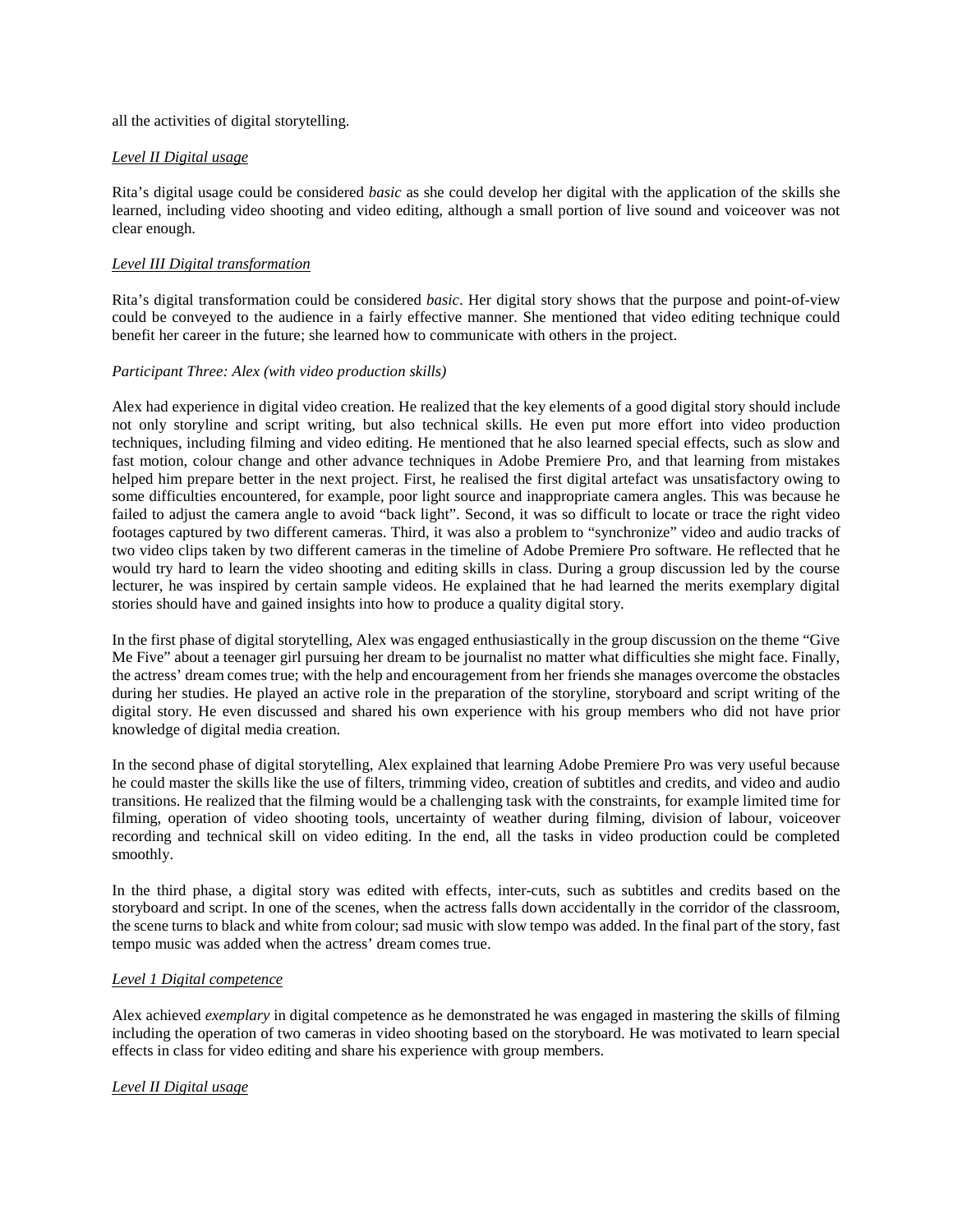Alex could be regarded as *exemplary* in digital usage as he could apply the skills learned at the production stage. He demonstrated good planning and commitment to overcoming the problems such as time constraints, camera equipment, and skill issues of his group members.

## *Level III Digital transformation*

Alex could be regarded as *competent* in digital transformation. He was motivated to prepare the plots of the story, storyboard sketching and contents selection to express his ideas to the audience. The freedom to select themes and to present the story from his own point of view would promote creativity development (Burgess, 2006; Daiute, 2015; Harmon & Jhala, 2015; Ohler, 2008).

## **Summary of digital literacy development of the three participants**

In this study, the levels of digital literacy among the three participants improved. The participants could achieve higher digital literacy for the same prior knowledge for the cases of Cindy and Rita (See Table 3). The reasons why Cindy had greater improvement in digital literacy than Rita could be: (a) Cindy's enthusiasm in the engagement of storyboard preparation, script writing, filming skills learning and video editing skills development, (b) her motivation to produce quality videos for better academic results, and (c) her willingness to contribute to the development of the storyline based on the theme.

However, the participants with more advanced prior knowledge of digital competence could achieve higher levels of digital literacy in the cases of Alex and Cindy. For example, Cindy achieved *competent* from *emerging*, and Alex achieved *exemplary* from *basic* after digital storytelling activities. Alex was even the best in terms of digital literacy development among the three participants. He had better prior knowledge of digital competence. He was engaged in all the digital storytelling activities from the early stage of storyline and storyboard preparation to the later stage of video editing tasks.

The course lecturer could be a factor affecting the development of digital literacy. The lecturer might need to give advice to the students in need during the digital storytelling activities. This could help them learn better.

## **The effects of digital storytelling pedagogy on digital literacy development**

After the transcripts of the interviews had been analysed, the view and responses of perspective themes were counted. Table 4 summarises the factors promoting the digital literacy development of the three participants through digital storytelling activities.

| Total views<br>and responses<br>(n) | Student<br>engagement | Reflection on<br>deep learning | Motivation | Filming skill<br>developing | Video editing<br>skill learning | Story<br>Aspect |
|-------------------------------------|-----------------------|--------------------------------|------------|-----------------------------|---------------------------------|-----------------|
| Cindy                               | 11                    | 29                             | 13         | 17                          | 17                              | 13              |
| 100                                 | 11.0%                 | 29.0%                          | 13.0%      | 17.0%                       | 17.0%                           | 13.0%           |
| Rita                                | 5                     | 32                             | 11         | 14                          | 14                              | 8               |
| 84                                  | $6.0\%$               | 38.1%                          | 13.1%      | 16.7%                       | 16.7%                           | 9.5%            |
| Alex                                | 9                     | 21                             | 5          | 11                          | 9                               | 7               |
| 62                                  | 14.5%                 | 33.9%                          | 8.1%       | 17.7%                       | 14.5%                           | 11.3%           |

**Table 4.** Factors affecting the development of digital literacy skills.

The findings indicate the basic skill improved with the influential factor reflection on deep learning followed by filming and video editing skills. Cindy explained that she had been to the same location for filming again as she reflected parts of video clip were not good enough. For example, she mentioned the resolution of the video clip was too low and she would do it again. Alex also reflected that he would improve the video quality during video editing. He tried to learn more advanced skills such as filters, audio and video transitions, and "old film" style effects to further enhance the digital story. Alex explained that he had made use of voiceover and subtitles together to overcome audio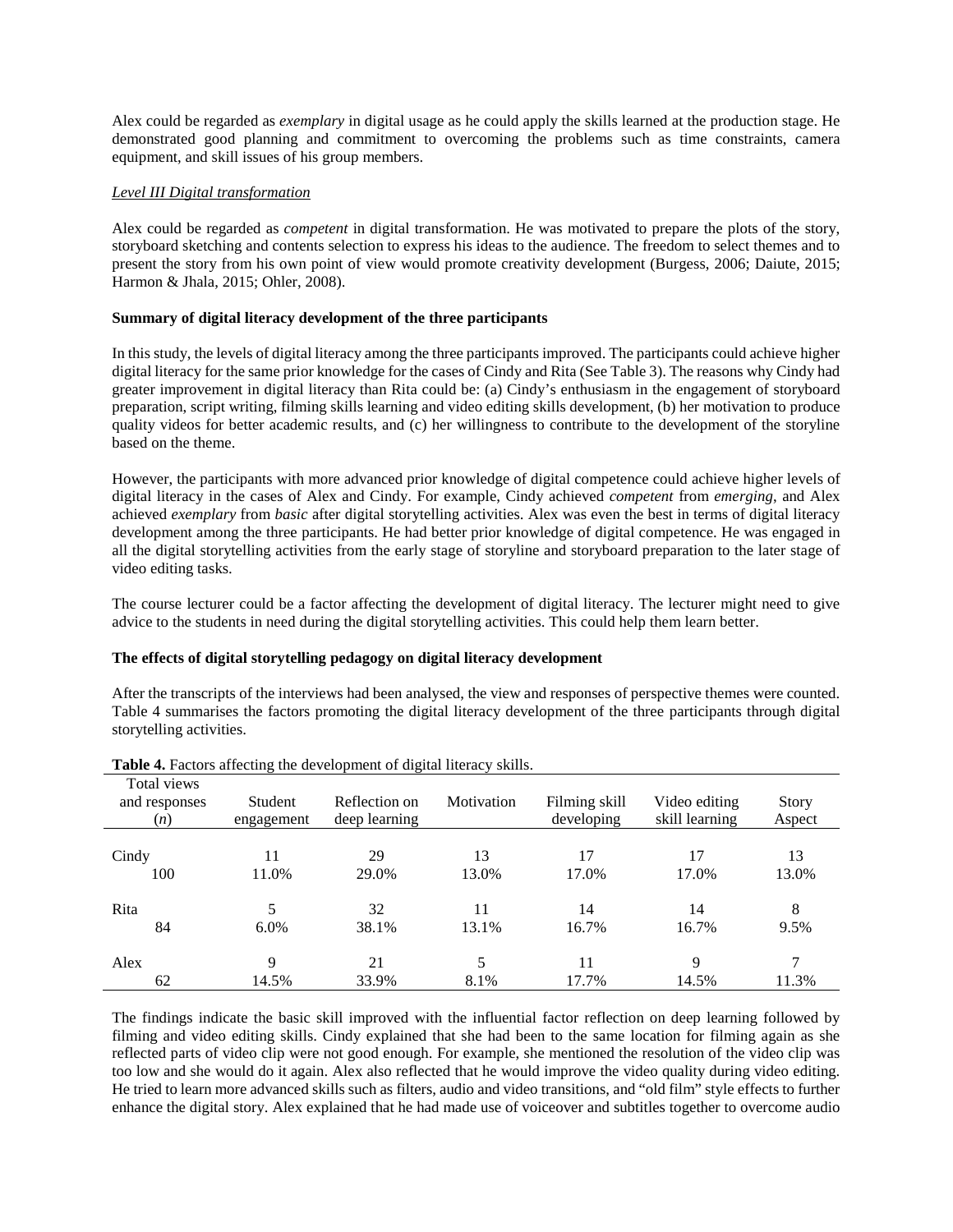volume problem in one of the video clips, instead of filming again owing to limited time.

Digital usage could be improved by the influential factor of story aspect with motivation and engagement in digital story creation. Cindy was motivated to produce a high-quality digital story with the skills she had learned after viewing some sample digital stories. Cindy claimed that it would be meaningful to integrate the element "love" to the story to introduce streets, buildings, temples and restaurants. She was engaged in the group work to develop the storyline, storyboard and script as she could freely select the theme of digital story and express her point of view to the audience. This could provide a way to extend her creativity to apply the skills in her profession (Burgess, 2006; Daiute, 2015; Harmon & Jhala, 2015).

# **DISCUSSION**

This study addressed the issue of how Hong Kong community college students develop digital literacy through digital storytelling activities. Digital literacy can be conceived on three levels: digital competence, digital usage, and digital transformation (Martin, 2008).

Students improved the digital competence (Level I) regardless of their prior knowledge of digital competence through digital storytelling. Students mastered techniques such as multimedia concepts, voiceover recording, operation of digital camera for filming, and video editing software package at the pre-production stage of digital storytelling. This could be regarded as the pedagogical benefit of digital storytelling to engage students in developing filming skills (Lambert, 2013).

Digital usage (Level II) was enhanced through the application of the skills such as filming skill and video editing for digital story creation at the production stage and post-production phase. Students were more motivated in the creation of digital stories, compared with transitional classroom settings (Hung et al., 2012; Sadik, 2008; Smeda et al., 2014). They would make use of the skills such as the use of camera shots and angles with special effects to capture the scenes based on the storyboard to communicate with the audience in the production phase. Students might capture some of the shots or edit part of the video again for better quality in the post-production phase. The reflection of deep leaning would be seen a pedagogical benefit by digital storytelling (Barrett, 2006; Moon, 1999; Weigel, 2002). Students were motivated to learn more filming techniques and video editing skills themselves.

Students could enhance digital transformation in the pre-production phase. Students learned how to develop the storyline, storyboard sketching and select contents to express their ideas. They are free to choose their own themes of digital stories in an authentic learning environment. This would promote their creativity development (Burgess, 2006; Daiute, 2015; Harmon & Jhala, 2015; Ohler, 2008).

# **The effects of digital storytelling**

Digital storytelling could be considered a pedagogy which could engage students and provide them with an authentic learning environment to develop digital literacy (Alexander, 2011; Miller, 2014; Robin, 2008; Sadik, 2008). It was observed that the digital storytelling activities, including storyboard drawing, script writing, use of camera, video shooting, narration recording, video editing and sharing, can help the learners master the basic skills, concepts, and use of digital media. This suggests that through digital storytelling, students may develop their creativity and innovation in expressing their ideas with digital media (Burgess, 2006; Daiute, 2015; Harmon & Jhala, 2015; Ohler, 2008). Students could even apply the knowledge and skills on other courses and/or in future work. The findings of this study indicate levels of digital literacy could develop through digital storytelling activities, which is consistent with those in other studies (Frazel, 2010). The convergence of digital storytelling in education provides a good technological tool for collecting, creating, analysing and combining digital images with text in the video (Robin, 2008). The "multimedia-rich" digital story plays an important role in engaging students in learning technological skills (Robin, 2008). Regarding the development of digital literacy, Table 5 summarises the possible skills and concepts that might be learnt after the completion of digital storytelling.

**Table 5.** The skills and concepts mastered in the digital storytelling. *Digital literacy Skills mastered in digital storytelling activities*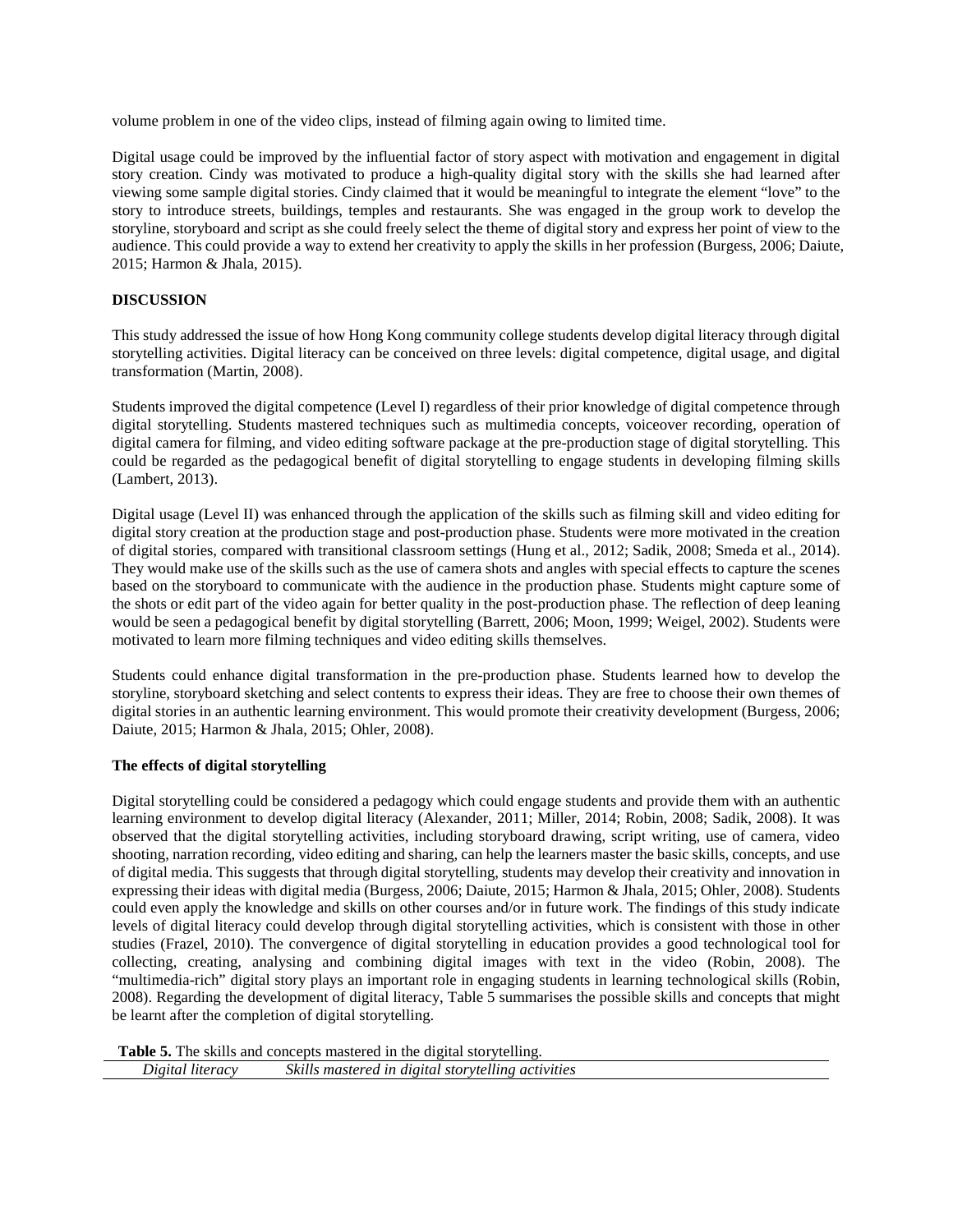| Level I:<br>Digital Competence              | Collecting and analyzing digital media<br>$\bullet$                                                                             |  |  |  |
|---------------------------------------------|---------------------------------------------------------------------------------------------------------------------------------|--|--|--|
|                                             | Photo and video editing skills                                                                                                  |  |  |  |
|                                             | Using camera, microphone and tripod                                                                                             |  |  |  |
|                                             | Voice over recording in a quiet place for better quality                                                                        |  |  |  |
| Level II:<br>Digital Usage                  | Problem-solving skills<br>$\bullet$                                                                                             |  |  |  |
|                                             | Creation of digital story<br>٠                                                                                                  |  |  |  |
|                                             | Applying different angles and shots in digital story                                                                            |  |  |  |
|                                             | Applying video editing techniques and music to set mood                                                                         |  |  |  |
|                                             | Learning advanced techniques including inter-cut, slow/fast motion, and sub-titles<br>to convey messages according to the theme |  |  |  |
| Level III:<br><b>Digital Transformation</b> | Development of storyline according to the theme with creativity<br>$\bullet$                                                    |  |  |  |
|                                             | Storyboard drawing and script writing                                                                                           |  |  |  |
|                                             | Asking dramatic question to hold the interest of audience                                                                       |  |  |  |
|                                             | Authentic learning experience with choosing a favor theme for the digital story.                                                |  |  |  |

The authors suggest organizing digital storytelling competitions of particular courses could engage and motivate students in learning subject matters deeper while developing digital literacy skills.

## **Implications**

This study offers four implications for developing students' digital literacy skills in community colleges. First, the design of digital storytelling should cater for different students for example, students with basic skill should focus on reflection on deep learning. The findings of this study indicate students could learn more filming and video editing skills when they improved the quality of digital stories. Second, the design of curriculum should provide freedom for students to select the themes of their stories. Students would be engaged and motivated to develop their artefacts. Third, professional training workshops on digital storytelling should be offered to teachers to get them familiar with digital storytelling activities. Teachers may need to give guidance and feedback to students. Fourth, the college management should consider spending extra resources for conducting digital storytelling activities in the classroom. More computer systems with video editing software packages and technical support might be required.

# **LIMITATIONS AND RECOMMENDATIONS**

Like many other studies of the same nature, the present study also has limitations. Only the students from one course were studied; more students should have been involved. Future studies should focus on the digital literacy development on different courses with the digital storytelling incorporated in the curriculum. Moreover, longitudinal studies should be helpful in ascertaining how digital literacy can help improve students' academic performances.

# **CONCLUSION**

The main aim of this study is to investigate how college students develop digital literacy through digital storytelling activities. The results of the present study suggest that the students' digital literacy in terms of digital competence, digital usage, and digital transformation developed. Such results seem to be in line with the pedagogical benefits of digital storytelling with student engagement, reflection on deep learning, motivation, filming skill developing, video editing skill learning and story aspect (Matthews, 2014; Sadik, 2008; Smeda et al., 2012; Stewart & Gachago, 2016).

An authentic learning environment provided in the early stage of digital storytelling engages and motivates students in learning process in the plot of a story, storyboards and script preparation. Students have the degree of freedom to choose the contents to match the theme. This may allow students to extend their creativity in developing the storyline for the narrative story. Students always try to produce quality digital stories from different angles, and with different shots, special effects and music, and to communicate with the audience with technological tools for video shooting and editing such as cameras, microphones, tripods, and video editing packages. Students in the group could reflect what they have done and what to improve in one stage before moving onto the next one. This also helps students apply the skills in their digital stories. It can be concluded that given the findings, digital storytelling seems to be an appropriate approach to developing digital literacy skills for community college students.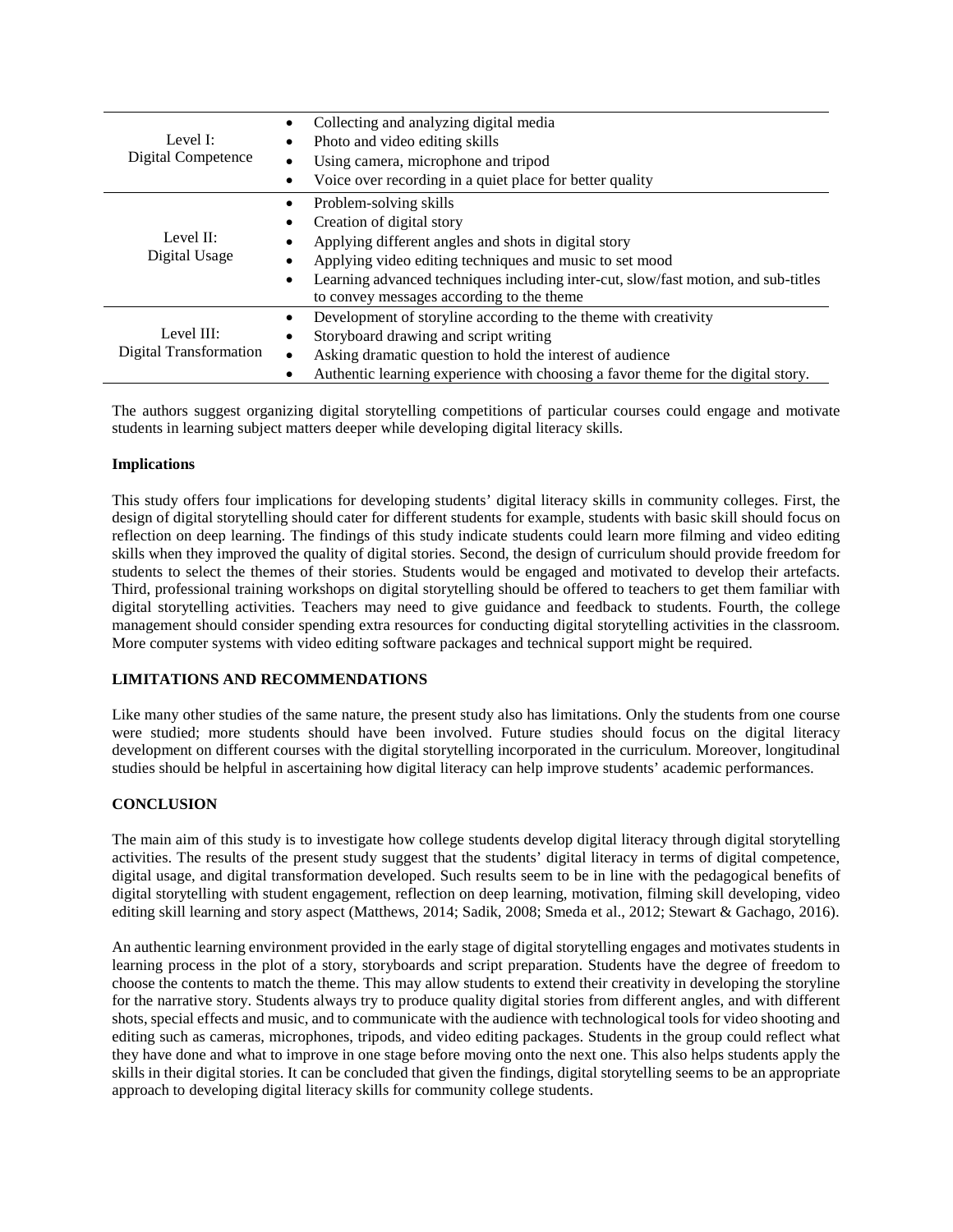The findings are believed to be able to provide the education sector with useful guidelines when digital storytelling activities are incorporated into the curriculum.

#### **DISCLOSURE STATEMENT**

No potential conflict of interest was reported by the authors.

#### **AUTHOR BIOGRAPHY**

**Banny S. K. Chan** is an EdD research candidate at the Faculty of Education, The University of Hong Kong, Hong Kong. His current research topic is to explore the digital literacy development of community college students through digital storytelling. E-mail: banny@hku.hk (corresponding author)

**Daniel Churchill** is an associate professor at the Faculty of Education at The University of Hong Kong. His research interests include educational technology, instructional design, mobile learning and multimedia. E-mail: dchurch@hku.hk

**Thomas K. F. Chiu** is a lecturer at the Faculty of Education at the University of Hong Kong. He specialises in technology adoption, multimedia design, instructional design and IT in education. E-mail: tchiu@hku.hk

## **REFERENCES**

Alexander, B. (2011). *The new digital storytelling: creating narratives with new media*. Santa Barbara, Calif: Praeger.

Barber, J. F. (2016). Digital storytelling: New opportunities for humanities scholarship and pedagogy. *Cogent Arts & Humanities,* 

*3*(1), 1181037. doi: 10.1080/23311983.2016.1181037

- Barrett, H. (2006). Researching and evaluating digital storytelling as a deep learning tool. *Technology and Teacher Education Annual, 1*, 647.
- Blas, N. D., & Paolini, P. (2013). Beyond the School's Boundaries: PoliCultura, a Large-Scale Digital Storytelling Initiative. *Journal of Educational Technology & Society, 16*(1), 15.
- Burgess, J. (2006). Hearing Ordinary Voices: Cultural Studies, Vernacular Creativity and Digital Storytelling. *Continuum: Journal of Media & Cultural Studies, 20*(2), 201-214. doi: 10.1080/10304310600641737
- Calvani, A., Cartelli, A., Fini, A., & Ranieri, M. (2008). Models and instruments for assessing digital competence at school. *Journal of e-Learning and Knowledge Society, 4*(3), 183-193.
- Chigona, A. (2012). Pre-service students' perceptions and experiences of digital storytelling in diverse classrooms. *Turkish Online Journal of Educational Technology, 11*(3), 278-285.
- Christopher, L. (2010). Digital Storytelling. *Handbook of Research on Transformative Online Education and Liberation: Models for Social Equality: Models for Social Equality*, 408.
- Chung, S. K. (2007). Art education technology: Digital storytelling. *Art Education, 60*(2), 17-22.
- Clark, W., Couldry, N., MacDonald, R., & Stephansen, H. C. (2015). Digital platforms and narrative exchange: Hidden constraints, emerging agency. *New Media & Society, 17*(6), 919-938.
- Daiute, C. (2015). Tensions of Plot in Interactive Digital Storytelling. In H. Schoenau-Fog, E. L. Bruni, S. Louchart & S. Baceviciute (Eds.), *Interactive Storytelling: 8th International Conference on Interactive Digital Storytelling, ICIDS 2015, Copenhagen, Denmark, November 30 - December 4, 2015, Proceedings* (pp. 40-49). Cham: Springer International Publishing.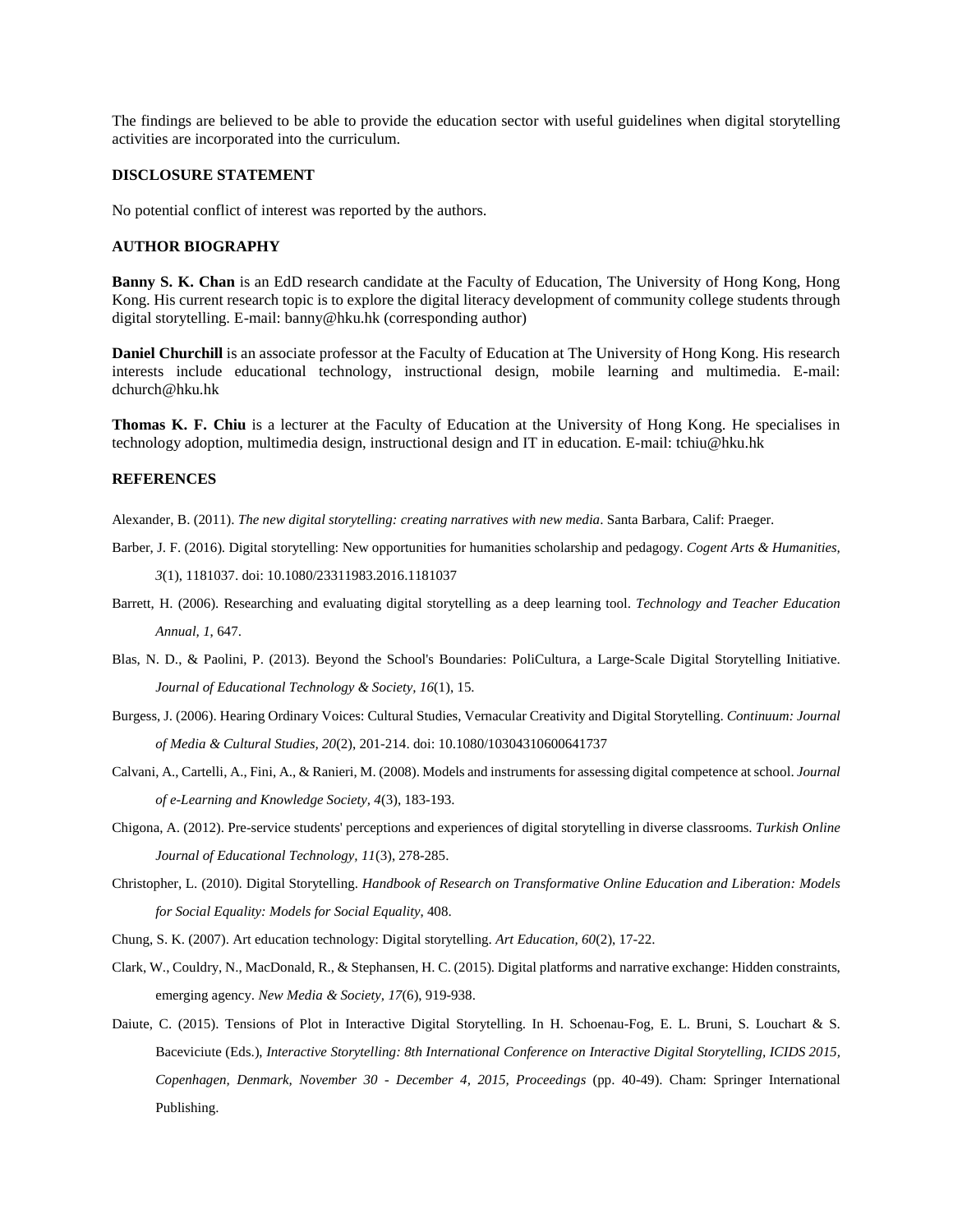- Eshet-Alkalai, Y. (2004). Digital Literacy: A Conceptual Framework for Survival Skills in the Digital Era. *Journal of Educational Multimedia and Hypermedia, 13*(1), 93.
- Frazel, M. (2010). *Digital storytelling guide for educators* (1st ed.). Eugene, Or: International Society for Technology in Education.
- Gee, J. P. (2003). *What video games have to teach as about learning and literacy?* (1st ed.). New York: Palgrave Macmillan.
- Gere, J. (2002). Storytelling tools for the classroom. In J. Gere, B. A. Kozlovich & D. A. I. Kelin (Eds.), *By word of mouth: A storytelling guide for the classroom* (pp. 1-8). Hawaii: Pacific Resources for Education and Learning.
- Gilster, P. (1997). *Digital literacy*. New York: John Wiley & Sons.
- Gregory, K., Steelman, J., & Caverly, D. C. (2009). Techtalk: Digital Storytelling and Developmental Education. *Journal of Developmental Education, 33*(2), 42-43.
- Harmon, S., & Jhala, A. (2015). Revisiting Computational Models of Creative Storytelling Based on Imaginative Recall. In H. Schoenau-Fog, E. L. Bruni, S. Louchart & S. Baceviciute (Eds.), *Interactive Storytelling: 8th International Conference on Interactive Digital Storytelling, ICIDS 2015, Copenhagen, Denmark, November 30 - December 4, 2015, Proceedings* (pp. 170-178). Cham: Springer International Publishing.
- Hill, S., & Grinnell, C. (2014). Using digital storytelling with infographics in STEM professional writing pedagogy *2014 IEEE International Professional Communication Conference (IPCC)* (pp. 1-7). Pittsburgh: IEEE.
- Hofer, M., & Swan, K. O. (2006). Digital storytelling: Moving from promise to practice. In C. Crawford (Ed.), *Proceedings of Society for Information Technology and Teacher Education International Conference 2006* (pp. 697-684). Chesapeake, VA: AACE.
- Hung, C. M., Hwang, G. J., & Huang, I. (2012). A Project-based Digital Storytelling Approach for Improving Students' Learning Motivation, Problem-Solving Competence and Learning Achievement. *Journal of Educational Technology & Society, 15*(4), 368.
- Ibrahim, N., Shariman, T. N. T., & Woods, P. (2013). The Concept of Digital Literacy from the Perspective of the Creative Multimedia Industry *2013 International Conference* (pp. 259-264): IEEE.
- Jolls, T. (2008). *Literacy for the 21st Century: An Overview & Orientation Guide to Media Literacy Education*: Center for Media Literacy.
- Kajder, S. (2004). Enter her: Personal narrative and digital storytelling. *English Journal, 93*(3), 64-68.
- Kearney, M. (2011). A learning design for student‐generated digital storytelling. *Learning, Media and Technology, 36*(2), 169-188. doi: 10.1080/17439884.2011.553623
- Koltay, T. (2011). The media and the literacies: media literacy, information literacy, digital literacy. *Media, Culture & Society, 33*(2), 211-221.
- Kress, G. R. (2003). *Literacy in the new media age*. London: Routledge.
- Kress, G. R., & Van Leeuwen, T. (2006). *Reading Images: The Grammar of Visual Design* (2nd ed.). Florence: Routledge.
- Lambert, J. (2010). *Digital storytelling cookbook*: Digital Dinner Press.
- Lambert, J. (2013). *Digital storytelling: capturing lives, creating community*. New York: Routledge.
- Lankshear, C., & Knobel, M. (2003). *New literacies: changing knowledge and classroom learning*. Buckingham England: Open University Press.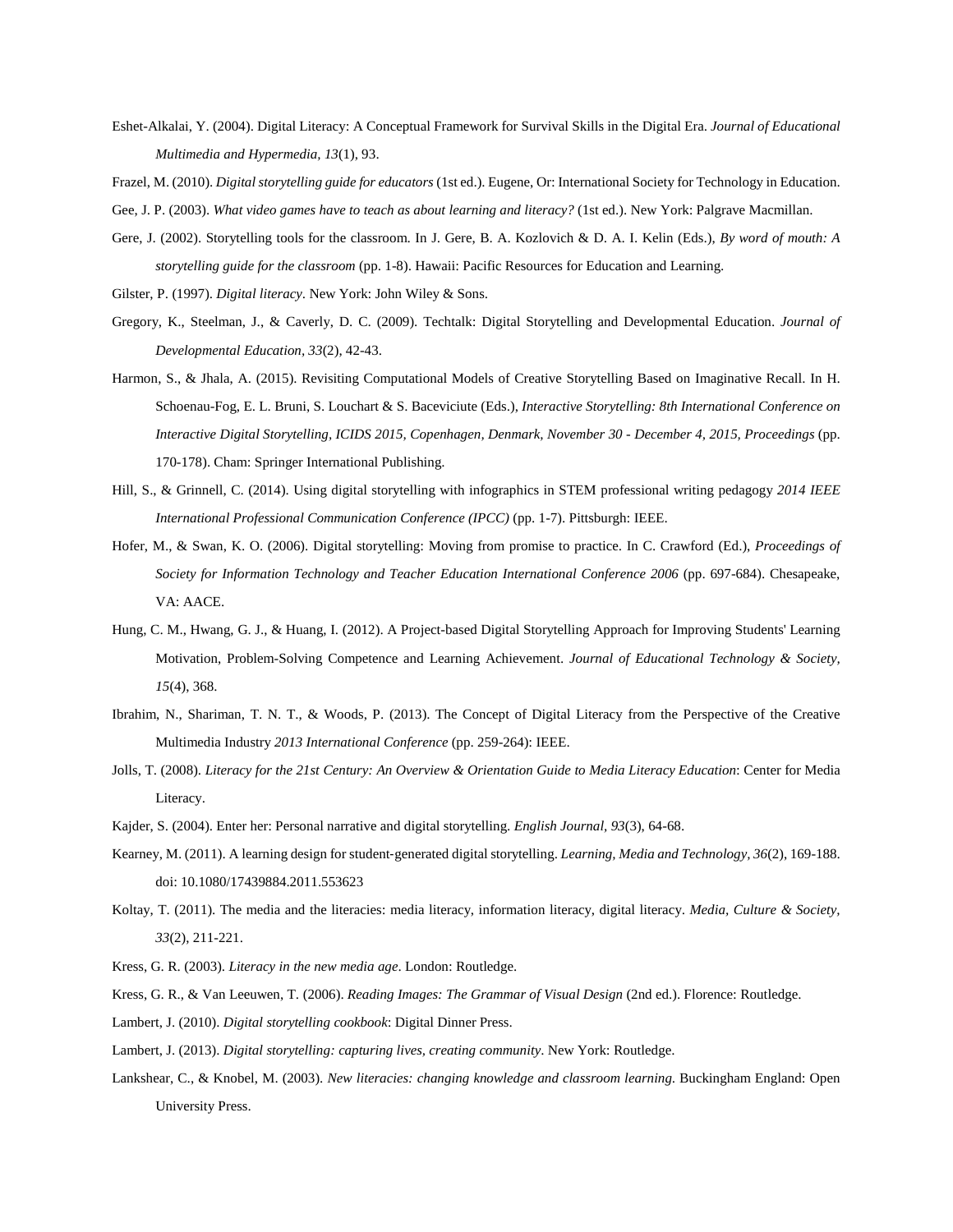Lankshear, C., & Knobel, M. (2008). *Digital literacies: concepts, policies and practices*: New York: Peter Lang.

- Liu, C. C., Lu, K. H., Wu, L. Y., & Tsai, C. C. (2016). The Impact of Peer Review on Creative Self-efficacy and Learning Performance in Web 2.0 Learning Activities. *Journal of Educational Technology & Society, 19*(2), 286.
- Martin, A. (2008). Digital Literacy and the "Digital Society". In C. Lankshear & M. Knobel (Eds.), *Digital Literacies: Concepts, Policies and Practices* (pp. 151-176). New York: Peter Lang.
- Matthews, J. (2014). Voices from the heart: The use of digital storytelling in education. *Community Practitioner, 87*(1), 28-30.
- McDrury, J., & Alterio, M. (2003). *Learning through storytelling in higher education : using reflection & experience to improve learning*. London; Sterling, VA: Kogan Page.
- Merillat, L., & Ault, M. (2010). *Teaching and Learning about Rubrics Using RubiStar.* Paper presented at the Society for Information Technology & Teacher Education International Conference.
- Merriam, S. (1988). *Case study research in education: A qualitative approach.* San Francisco: Jossey-Bass.
- Miller, C. H. (2014). *Digital storytelling: a creator's guide to interactive entertainment* (Vol. 3rd). Burlington, Mass: Focal Press.
- Mills, K. A. (2010). A Review of the "Digital Turn" in the New Literacy Studies. *Review of Educational Research, 80*(2), 246-271. doi: 10.3102/0034654310364401
- Moon, J. (1999). *Reflection in learning & professional development: theory & practice*. London: Kogan Page.
- Ohler, J. (2006). The world of digital storytelling. *Educational leadership, 63*(4), 44-47.
- Ohler, J. (2008). *Digital Storytelling in the Classroom. New Media Pathways to Literacy, Learning, and Creativity.* Thousand Oaks: Corwin Press.
- Partnership for 21st Century Learning. (2015). Framework for 21st Century Learning. Retrieved October 12, 2016, from <http://www.p21.org/>
- Robin, B. R. (2006). The Educational Uses of Digital Storytelling. *Technology and Teacher Education Annual, 1*, 709.
- Robin, B. R. (2008). Digital Storytelling: A Powerful Technology Tool for the 21st Century Classroom. *Theory Into Practice, 47*(3), 220-228. doi: 10.1080/00405840802153916
- Sadik, A. (2008). Digital Storytelling: A meaningful technology-integrated approach for engaged student learning. *Educational Technology Research and Development, 56*, 487-506. doi: 10.1007/s11423-008-9091-8
- Smeda, N., Dakich, E., & Sharda, N. (2012). Transforming Pedagogies Through Digital Storytelling: Framework and Methodology. 206-211.
- Smeda, N., Dakich, E., & Sharda, N. (2014). The effectiveness of digital storytelling in the classrooms: a comprehensive study. *Smart Learning Environments, 1*(1), 1-21. doi: 10.1186/s40561-014-0006-3
- Stewart, K., & Gachago, D. (2016). Being human today: A digital storytelling pedagogy for transcontinental border crossing. *British Journal of Educational Technology, 47*(3), 528-542. doi: 10.1111/bjet.12450
- Tan, M., Lee, S.-S., & Hung, D. W. L. (2014). Digital storytelling and the nature of knowledge. *Education and Information Technologies, 19*(3), 623-635. doi: 10.1007/s10639-013-9280-x
- Voogt, J., & Roblin, N. P. (2012). A comparative analysis of international frameworks for 21st century competences: implications for national curriculum policies. *Journal of curriculum studies, 44*(3), 299-321.